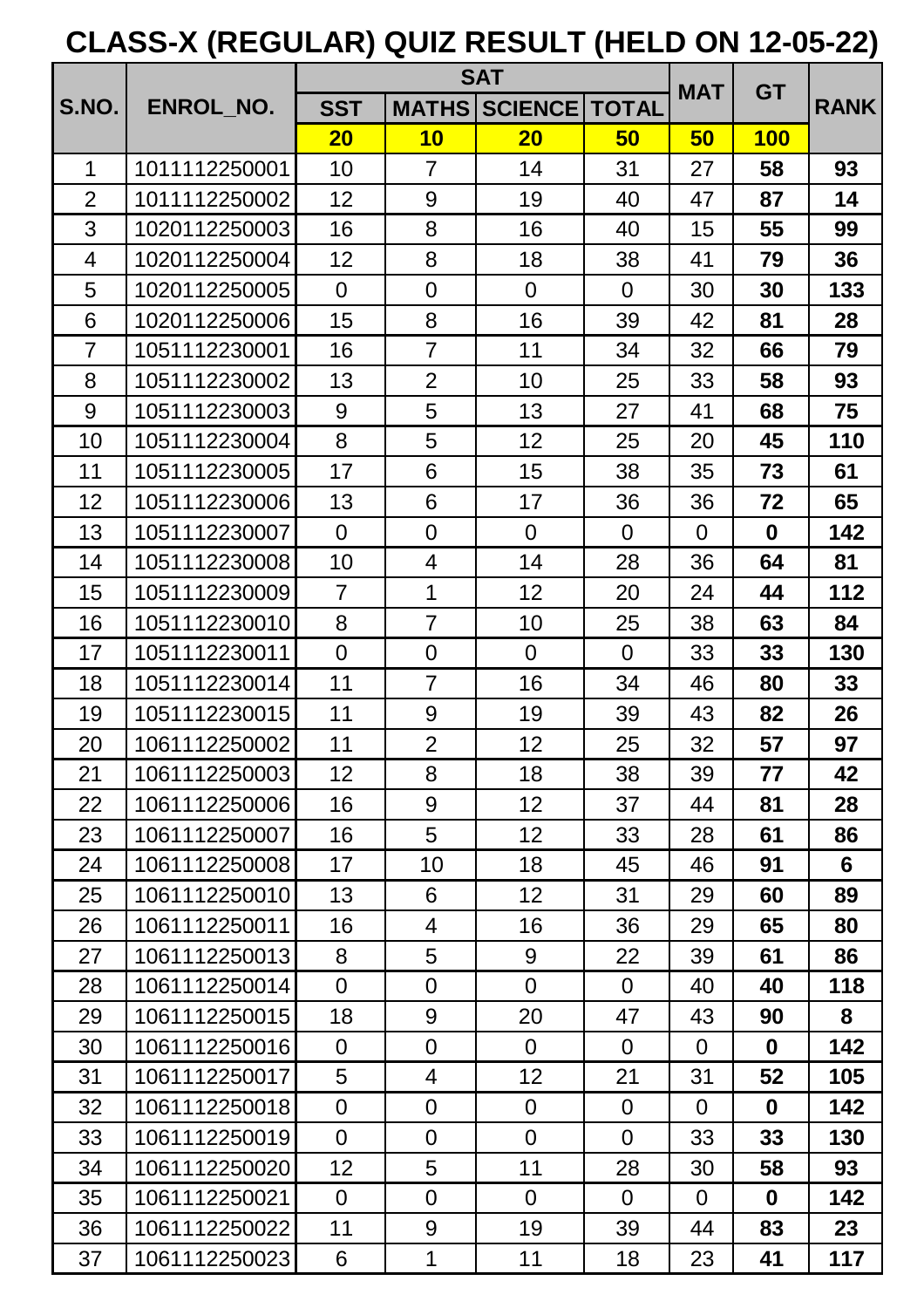|       |               |                | <b>SAT</b>     |                |                | <b>GT</b><br><b>MAT</b> |                  |                |
|-------|---------------|----------------|----------------|----------------|----------------|-------------------------|------------------|----------------|
| S.NO. | ENROL NO.     | <b>SST</b>     | <b>MATHS</b>   | <b>SCIENCE</b> | <b>TOTAL</b>   |                         |                  | <b>RANK</b>    |
|       |               | 20             | 10             | 20             | 50             | 50                      | <b>100</b>       |                |
| 38    | 1061112250024 | 16             | 9              | 14             | 39             | 46                      | 85               | 18             |
| 39    | 1061112250025 | 13             | 5              | 16             | 34             | 38                      | 72               | 65             |
| 40    | 1061112250026 | 8              | 9              | 15             | 32             | 46                      | 78               | 38             |
| 41    | 1061112250027 | 13             | 8              | 15             | 36             | 37                      | 73               | 61             |
| 42    | 1061112250028 | $\overline{2}$ | 5              | 9              | 16             | 27                      | 43               | 114            |
| 43    | 1061112250031 | $\overline{0}$ | 0              | $\overline{0}$ | $\overline{0}$ | $\overline{0}$          | $\bf{0}$         | 142            |
| 44    | 1061112250032 | 14             | 8              | 13             | 35             | 42                      | 77               | 42             |
| 45    | 1061112250033 | $\overline{0}$ | $\overline{0}$ | $\overline{0}$ | $\overline{0}$ | 30                      | 30               | 133            |
| 46    | 1061112250034 | 17             | 10             | 15             | 42             | 47                      | 89               | 10             |
| 47    | 1061112250035 | 13             | 9              | 15             | 37             | 35                      | 72               | 65             |
| 48    | 1061112250036 | 13             | 5              | 11             | 29             | 31                      | 60               | 89             |
| 49    | 1061112250037 | 15             | $\overline{7}$ | 14             | 36             | 32                      | 68               | 75             |
| 50    | 1061112250038 | 15             | 9              | 20             | 44             | 48                      | 92               | $\overline{2}$ |
| 51    | 1061112250039 | 12             | 10             | 15             | 37             | 43                      | 80               | 33             |
| 52    | 1061112250040 | 11             | 3              | 12             | 26             | 38                      | 64               | 81             |
| 53    | 1061112250041 | 13             | 8              | 17             | 38             | 38                      | 76               | 52             |
| 54    | 1061112250042 | $\overline{0}$ | $\overline{0}$ | $\overline{0}$ | $\overline{0}$ | $\overline{0}$          | $\bf{0}$         | 142            |
| 55    | 1061112250043 | $\overline{0}$ | $\overline{0}$ | $\overline{0}$ | $\overline{0}$ | $\overline{0}$          | $\boldsymbol{0}$ | 142            |
| 56    | 1061112250044 | 13             | $\overline{7}$ | 18             | 38             | $\overline{0}$          | 38               | 120            |
| 57    | 1061112250045 | 12             | 6              | 9              | 27             | 26                      | 53               | 103            |
| 58    | 1061112250046 | 6              | 3              | 9              | 18             | 38                      | 56               | 98             |
| 59    | 1061112250047 | $\overline{0}$ | $\overline{0}$ | $\overline{0}$ | $\overline{0}$ | 37                      | 37               | 122            |
| 60    | 1061112250048 | 14             | $\overline{7}$ | 16             | 37             | 40                      | 77               | 42             |
| 61    | 1061112250049 | $\overline{0}$ | 0              | $\overline{0}$ | $\overline{0}$ | $\overline{0}$          | $\mathbf 0$      | 142            |
| 62    | 1061112250050 | $\overline{0}$ | $\overline{0}$ | $\overline{0}$ | $\overline{0}$ | $\overline{0}$          | $\mathbf 0$      | 142            |
| 63    | 1061112250051 | $\overline{0}$ | $\overline{0}$ | $\overline{0}$ | 36             | $\overline{0}$          | 36               | 125            |
| 64    | 1061112250052 | 18             | 10             | 18             | 46             | $\overline{0}$          | 46               | 109            |
| 65    | 1061112250053 | 8              | $\overline{2}$ | 3              | 13             | $\overline{0}$          | 13               | 141            |
| 66    | 1061112250054 | 13             | 6              | 18             | 37             | 43                      | 80               | 33             |
| 67    | 1061112250055 | $\overline{0}$ | $\mathbf 0$    | $\overline{0}$ | $\overline{0}$ | 49                      | 49               | 106            |
| 68    | 1061112250056 | 10             | 6              | 12             | 28             | 32                      | 60               | 89             |
| 69    | 1061112250057 | 17             | 6              | 14             | 37             | 27                      | 64               | 81             |
| 70    | 1061112250058 | 14             | $\overline{7}$ | 11             | 32             | 36                      | 68               | 75             |
| 71    | 1061112250059 | 11             | 8              | 15             | 34             | 44                      | 78               | 38             |
| 72    | 1061112250060 | 14             | 6              | 13             | 33             | 38                      | 71               | 69             |
| 73    | 1061112250061 | $\overline{0}$ | $\mathbf 0$    | $\overline{0}$ | $\overline{0}$ | $\overline{0}$          | $\mathbf 0$      | 142            |
| 74    | 1061112250062 | 19             | $\overline{7}$ | 18             | 44             | 40                      | 84               | 21             |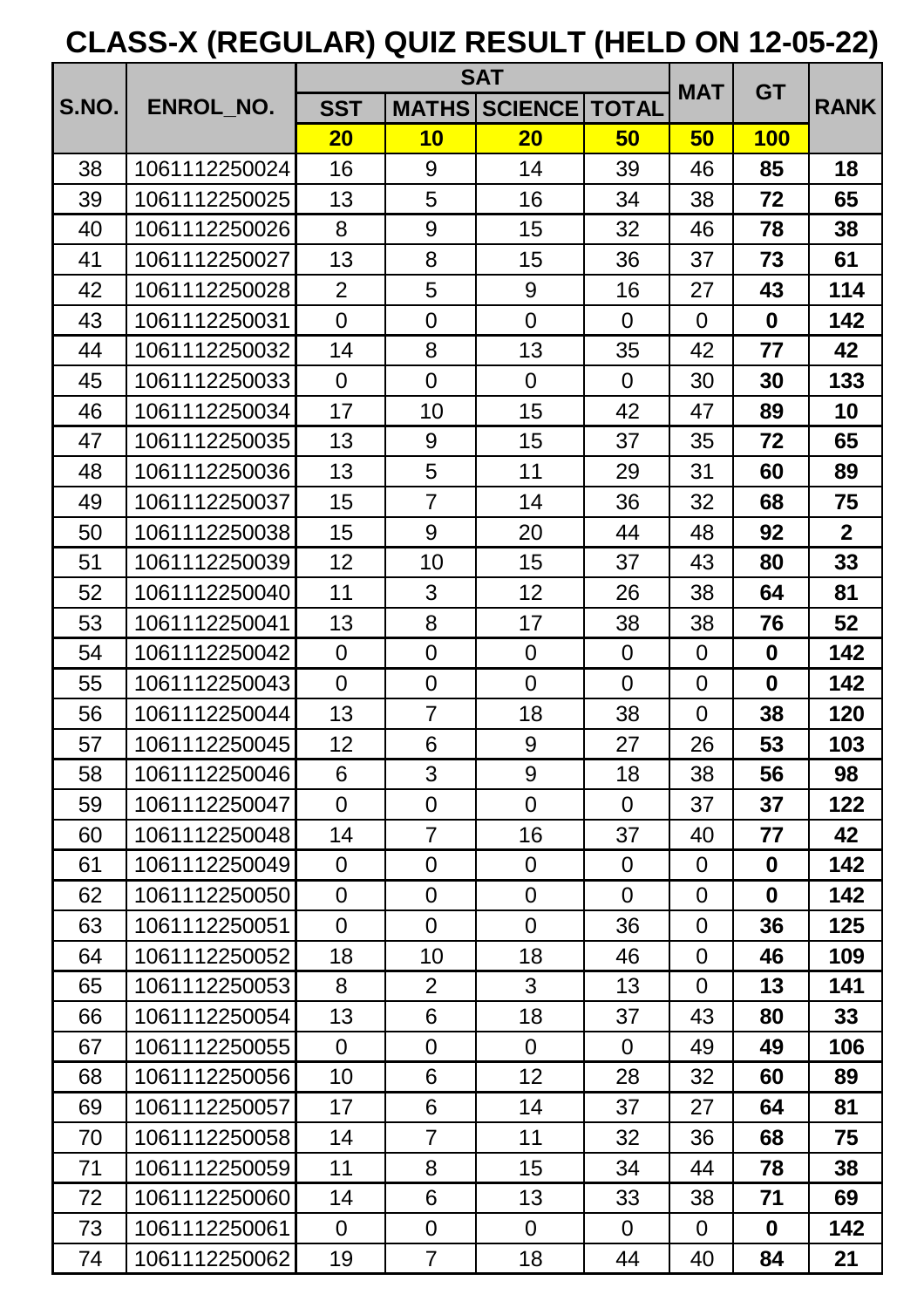|       |                 |                  | <b>SAT</b>     |                  |                |                | <b>GT</b>        |              |
|-------|-----------------|------------------|----------------|------------------|----------------|----------------|------------------|--------------|
| S.NO. | ENROL NO.       | <b>SST</b>       | <b>MATHS</b>   | <b>SCIENCE</b>   | <b>TOTAL</b>   | <b>MAT</b>     |                  | <b>RANK</b>  |
|       |                 | 20               | 10             | 20               | 50             | 50             | <b>100</b>       |              |
| 75    | 1061112250063   | 19               | 5              | 16               | 40             | 34             | 74               | 58           |
| 76    | 1061112250064   | 13               | 10             | 13               | 36             | $\Omega$       | 36               | 125          |
| 77    | 1061112250065   | 11               | $\overline{7}$ | 20               | 38             | 43             | 81               | 28           |
| 78    | 1062112250034   | 17               | $\overline{7}$ | 16               | 40             | 31             | 71               | 69           |
| 79    | 000294726032100 | 11               | 8              | 13               | 32             | 29             | 61               | 86           |
| 80    | 9011112150001   | 18               | 10             | 19               | 47             | 42             | 89               | 10           |
| 81    | 9032112150002   | 14               | $\overline{7}$ | 18               | 39             | 38             | 77               | 42           |
| 82    | 9036802150001   | $\Omega$         | $\overline{0}$ | $\Omega$         | $\overline{0}$ | $\overline{0}$ | $\mathbf 0$      | 142          |
| 83    | 9036802150002   | 16               | 5              | 17               | 38             | 37             | 75               | 54           |
| 84    | 9036802150003   | $\overline{0}$   | $\overline{0}$ | $\overline{0}$   | $\overline{0}$ | $\Omega$       | $\bf{0}$         | 142          |
| 85    | 9036802150004   | $\overline{0}$   | $\overline{0}$ | $\overline{0}$   | $\overline{0}$ | $\overline{0}$ | $\mathbf 0$      | 142          |
| 86    | 9036802150005   | 15               | 5              | 18               | 38             | 39             | 77               | 42           |
| 87    | 9036802150006   | 15               | 9              | 17               | 41             | 45             | 86               | 16           |
| 88    | 9036802150007   | 18               | 8              | 18               | 44             | 40             | 84               | 21           |
| 89    | 9036802150008   | 18               | 10             | 19               | 47             | 50             | 97               | $\mathbf 1$  |
| 90    | 9036802150009   | $\overline{0}$   | $\overline{0}$ | $\overline{0}$   | $\overline{0}$ | $\overline{0}$ | $\bf{0}$         | 142          |
| 91    | 9036802150010   | $\overline{0}$   | $\overline{0}$ | $\overline{0}$   | $\overline{0}$ | $\overline{0}$ | $\boldsymbol{0}$ | 142          |
| 92    | 9036802150011   | $\overline{0}$   | $\overline{0}$ | $\overline{0}$   | $\overline{0}$ | $\overline{0}$ | $\boldsymbol{0}$ | 142          |
| 93    | 9036802150012   | $\overline{0}$   | $\overline{0}$ | $\overline{0}$   | $\overline{0}$ | $\overline{0}$ | $\bf{0}$         | 142          |
| 94    | 9036802150013   | 16               | 9              | 16               | 41             | 35             | 76               | 52           |
| 95    | 9036802150014   | $\overline{0}$   | $\overline{0}$ | $\overline{0}$   | $\Omega$       | $\overline{0}$ | 0                | 142          |
| 96    | 9036802150015   | 18               | 9              | 17               | 44             | 41             | 85               | 18           |
| 97    | 9036802150016   | $\overline{0}$   | $\overline{0}$ | $\overline{0}$   | $\overline{0}$ | $\Omega$       | $\mathbf 0$      | 142          |
| 98    | 9036802150017   | 12               | 6              | 14               | 32             | 40             | 72               | 65           |
| 99    | 9036802150018   | $\overline{0}$   | $\overline{0}$ | $\overline{0}$   | $\overline{0}$ | $\Omega$       | $\mathbf 0$      | 142          |
| 100   | 9036802150019   | 12 <sub>2</sub>  | 4              | 13               | 29             | $\Omega$       | 29               | 136          |
| 101   | 9036802150020   | $\overline{0}$   | $\overline{0}$ | $\overline{0}$   | $\overline{0}$ | $\overline{0}$ | $\mathbf 0$      | 142          |
| 102   | 9036802150021   | 13               | 9              | 18               | 40             | 39             | 79               | 36           |
| 103   | 9036802150022   | 10               | 10             | 18               | 38             | $\Omega$       | 38               | 120          |
| 104   | 9036802150023   | 17               | $\overline{7}$ | 20               | 44             | 48             | 92               | $\mathbf{2}$ |
| 105   | 9036802150024   | 11               | 10             | 18               | 39             | 36             | 75               | 54           |
| 106   | 9036802150025   | $\overline{0}$   | $\overline{0}$ | $\overline{0}$   | $\overline{0}$ | $\overline{0}$ | $\mathbf 0$      | 142          |
| 107   | 9036802150026   | $\overline{0}$   | $\overline{0}$ | $\overline{0}$   | $\overline{0}$ | 28             | 28               | 137          |
| 108   | 9036802150027   | 16               | 8              | 16               | 40             | 37             | 77               | 42           |
| 109   | 9036802150028   | $\overline{0}$   | $\overline{4}$ | 11               | 15             | $\Omega$       | 15               | 140          |
| 110   | 9036802150029   | $\overline{0}$   | $\mathbf 0$    | $\overline{0}$   | $\overline{0}$ | $\overline{0}$ | $\bf{0}$         | 142          |
| 111   | 9036802150030   | $\boldsymbol{0}$ | $\mathbf 0$    | $\boldsymbol{0}$ | $\mathbf 0$    | $\mathbf 0$    | $\boldsymbol{0}$ | 142          |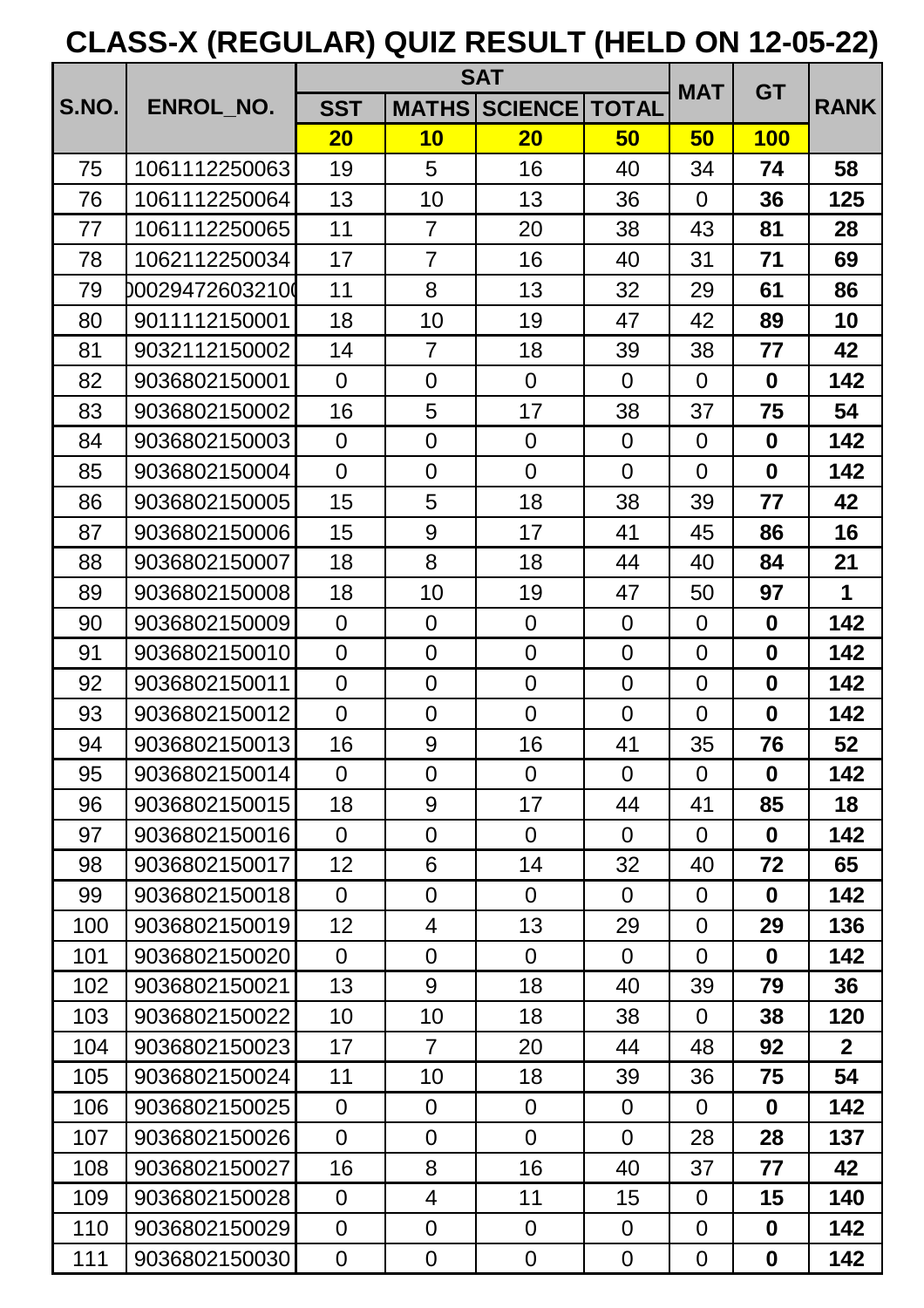|       |               |                 | <b>SAT</b>     |                | <b>MAT</b>     | <b>GT</b>      |                  |                |
|-------|---------------|-----------------|----------------|----------------|----------------|----------------|------------------|----------------|
| S.NO. | ENROL NO.     | <b>SST</b>      | <b>MATHS</b>   | <b>SCIENCE</b> | <b>TOTAL</b>   |                |                  | <b>RANK</b>    |
|       |               | 20              | 10             | 20             | 50             | 50             | <b>100</b>       |                |
| 112   | 9036802150031 | $\overline{0}$  | $\overline{0}$ | $\overline{0}$ | $\overline{0}$ | $\Omega$       | $\bf{0}$         | 142            |
| 113   | 9036802150032 | $\overline{0}$  | $\overline{0}$ | $\overline{0}$ | $\overline{0}$ | $\overline{0}$ | $\boldsymbol{0}$ | 142            |
| 114   | 9036802150033 | $\overline{0}$  | $\overline{0}$ | $\overline{0}$ | $\Omega$       | $\overline{0}$ | 0                | 142            |
| 115   | 9036802150034 | 17              | 6              | 17             | 40             | 50             | 90               | 8              |
| 116   | 9036802150035 | 18              | 8              | 15             | 41             | 41             | 82               | 26             |
| 117   | 9036802150036 | $\overline{0}$  | $\overline{0}$ | $\overline{0}$ | $\overline{0}$ | $\Omega$       | $\bf{0}$         | 142            |
| 118   | 9036802150037 | $\overline{0}$  | $\overline{0}$ | $\overline{0}$ | $\Omega$       | $\overline{0}$ | $\bf{0}$         | 142            |
| 119   | 9036802150038 | 15              | 6              | 13             | 34             | 39             | 73               | 61             |
| 120   | 9036802150039 | $\overline{0}$  | $\overline{0}$ | $\overline{0}$ | $\overline{0}$ | 45             | 45               | 110            |
| 121   | 9036802150040 | $\overline{4}$  | 1              | 5              | 10             | 25             | 35               | 128            |
| 122   | 9036802150041 | 14              | 9              | 19             | 42             | 49             | 91               | 6              |
| 123   | 9036802150042 | 17              | 10             | 17             | 44             | 48             | 92               | 2 <sup>2</sup> |
| 124   | 9036802150043 | $\overline{0}$  | $\overline{0}$ | $\overline{0}$ | $\overline{0}$ | 36             | 36               | 125            |
| 125   | 9036802150044 | $\overline{0}$  | $\overline{0}$ | $\overline{0}$ | $\overline{0}$ | $\Omega$       | $\bf{0}$         | 142            |
| 126   | 9036802150045 | 5               | 3              | 9              | 17             | 30             | 47               | 108            |
| 127   | 9036802150046 | $\overline{0}$  | $\overline{0}$ | $\overline{0}$ | $\overline{0}$ | $\overline{0}$ | $\bf{0}$         | 142            |
| 128   | 9036802150047 | 17              | $\overline{7}$ | 19             | 43             | $\overline{0}$ | 43               | 114            |
| 129   | 9036802150048 | $\overline{0}$  | $\overline{0}$ | $\overline{0}$ | $\overline{0}$ | $\overline{0}$ | $\bf{0}$         | 142            |
| 130   | 9036802150049 | $\overline{0}$  | $\overline{0}$ | $\overline{0}$ | $\overline{0}$ | $\overline{0}$ | $\bf{0}$         | 142            |
| 131   | 9036802150050 | 13              | $\overline{7}$ | 18             | 38             | 39             | 77               | 42             |
| 132   | 9037802130001 | $\Omega$        | 0              | $\Omega$       | 25             | 42             | 67               | 78             |
| 133   | 9037802130002 | 15 <sub>1</sub> | $\overline{7}$ | 18             | 40             | 48             | 88               | 13             |
| 134   | 9037802130003 | $\overline{0}$  | $\overline{0}$ | $\overline{0}$ | $\overline{0}$ | $\overline{0}$ | $\bf{0}$         | 142            |
| 135   | 9037802130004 | 16              | 9              | 19             | 44             | 45             | 89               | 10             |
| 136   | 9037802130005 | 13              | 9              | 18             | 40             | $\overline{0}$ | 40               | 118            |
| 137   | 9037802130006 | 18              | 6              | $15\,$         | 39             | 35             | 74               | 58             |
| 138   | 9037802130007 | $\overline{0}$  | $\overline{0}$ | $\overline{0}$ | $\overline{0}$ | $\Omega$       | $\bf{0}$         | 142            |
| 139   | 9037802130008 | 12 <sub>2</sub> | 6              | 15             | 33             | $\overline{0}$ | 33               | 130            |
| 140   | 9037802130009 | 14              | 8              | 19             | 41             | 44             | 85               | 18             |
| 141   | 9037802130010 | $\overline{0}$  | $\overline{0}$ | $\overline{0}$ | $\overline{0}$ | $\Omega$       | $\bf{0}$         | 142            |
| 142   | 9051102130013 | $\overline{0}$  | $\overline{0}$ | $\overline{0}$ | $\overline{0}$ | $\overline{0}$ | $\mathbf 0$      | 142            |
| 143   | 9051112130002 | 14              | 6              | 14             | 34             | $\overline{0}$ | 34               | 129            |
| 144   | 9051112130003 | 18              | 10             | 18             | 46             | 46             | 92               | 2 <sup>1</sup> |
| 145   | 9051112130004 | 11              | $\overline{2}$ | 10             | 23             | 35             | 58               | 93             |
| 146   | 9051112130005 | $\overline{0}$  | $\overline{0}$ | $\overline{0}$ | $\overline{0}$ | $\Omega$       | $\mathbf 0$      | 142            |
| 147   | 9051182130002 | $\overline{0}$  | $\overline{0}$ | $\overline{0}$ | $\overline{0}$ | $\overline{0}$ | $\mathbf 0$      | 142            |
| 148   | 9052112130018 | $\overline{0}$  | $\overline{0}$ | $\overline{0}$ | $\mathbf 0$    | 20             | 20               | 138            |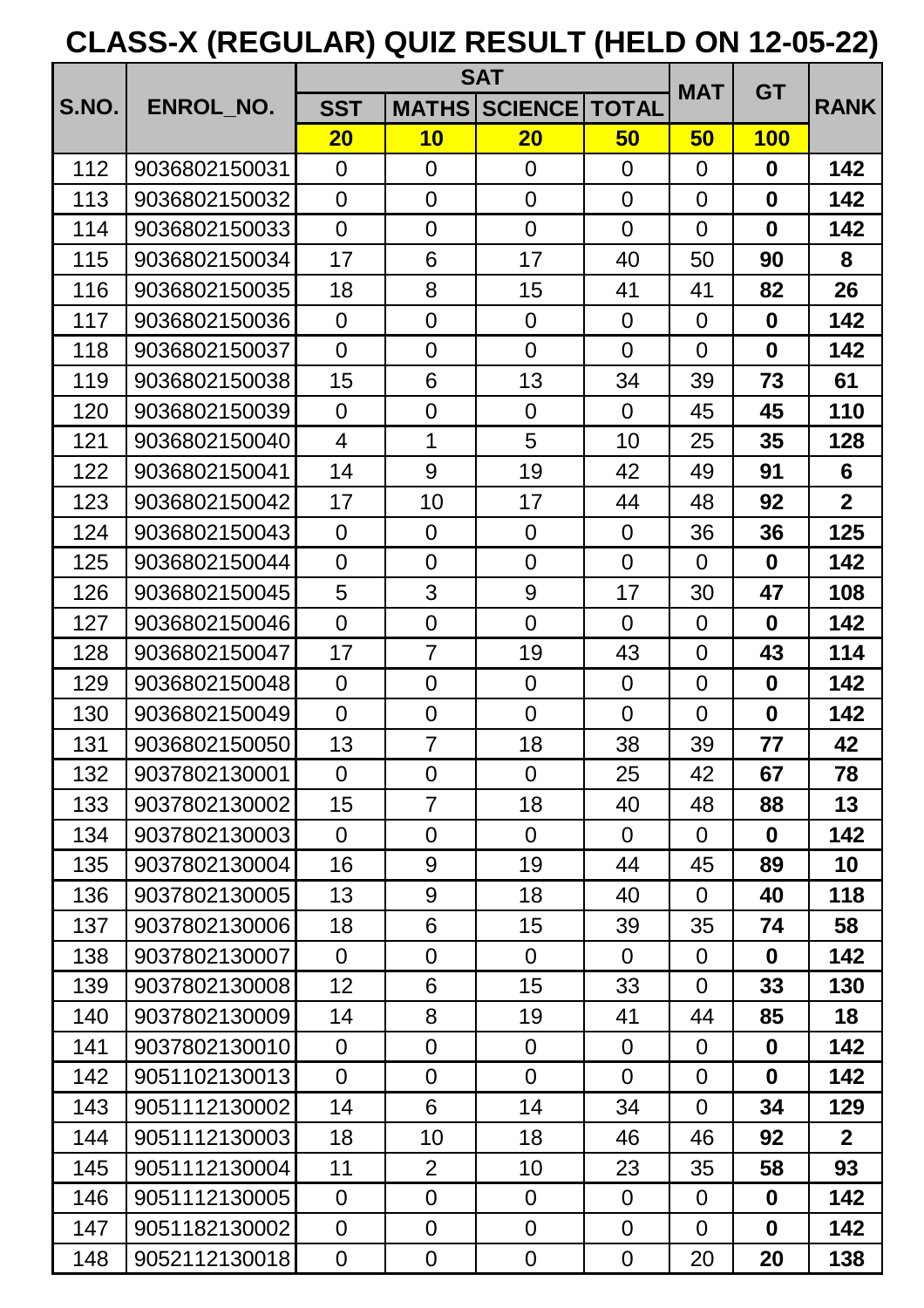|       |               | <b>SAT</b>     |                |                | <b>MAT</b>     | <b>GT</b>      |             |             |
|-------|---------------|----------------|----------------|----------------|----------------|----------------|-------------|-------------|
| S.NO. | ENROL NO.     | <b>SST</b>     | <b>MATHS</b>   | <b>SCIENCE</b> | <b>TOTAL</b>   |                |             | <b>RANK</b> |
|       |               | 20             | 10             | 20             | 50             | 50             | <b>100</b>  |             |
| 149   | 9052112130020 | 10             | 6              | 14             | 30             | $\overline{0}$ | 30          | 133         |
| 150   | 9052112130024 | 14             | 8              | 15             | 37             | $\overline{0}$ | 37          | 122         |
| 151   | 9061112150002 | 8              | 4              | $\overline{7}$ | 19             | 36             | 55          | 99          |
| 152   | 9061112150003 | $\overline{0}$ | $\mathbf 0$    | $\overline{0}$ | $\overline{0}$ | 43             | 43          | 114         |
| 153   | 9061112150006 | 14             | $\overline{2}$ | 18             | 34             | 41             | 75          | 54          |
| 154   | 9061112150007 | 6              | $\overline{2}$ | 9              | 17             | 36             | 53          | 103         |
| 155   | 9061112150008 | 10             | 9              | 18             | 37             | $\overline{0}$ | 37          | 122         |
| 156   | 9061112150009 | 15             | 4              | 15             | 34             | 41             | 75          | 54          |
| 157   | 9061112150011 | $\overline{0}$ | $\overline{0}$ | $\overline{0}$ | $\overline{0}$ | $\overline{0}$ | $\mathbf 0$ | 142         |
| 158   | 9061112150013 | $\overline{0}$ | $\mathbf 0$    | $\overline{0}$ | $\overline{0}$ | $\overline{0}$ | $\mathbf 0$ | 142         |
| 159   | 9061112150014 | 10             | 9              | 19             | 38             | 39             | 77          | 42          |
| 160   | 9061112150016 | 14             | 9              | 20             | 43             | 40             | 83          | 23          |
| 161   | 9061112150017 | 17             | 6              | 19             | 42             | 41             | 83          | 23          |
| 162   | 9061112150018 | 16             | 6              | 17             | 39             | 42             | 81          | 28          |
| 163   | 9061112150019 | 14             | 3              | 12             | 29             | 42             | 71          | 69          |
| 164   | 9061112150020 | $\overline{0}$ | $\mathbf 0$    | $\overline{0}$ | $\overline{0}$ | $\overline{0}$ | $\mathbf 0$ | 142         |
| 165   | 9061112150021 | 6              | $\overline{2}$ | 12             | 20             | $\overline{0}$ | 20          | 138         |
| 166   | 9061112150022 | 6              | 3              | 13             | 22             | 33             | 55          | 99          |
| 167   | 9061112150023 | 16             | 5              | 15             | 36             | 41             | 77          | 42          |
| 168   | 9061112150024 | 13             | 6              | 12             | 31             | 43             | 74          | 58          |
| 169   | 9061112150025 | 10             | 4              | 14             | 28             | 31             | 59          | 92          |
| 170   | 9061112150026 | $\overline{7}$ | 4              | 16             | 27             | 35             | 62          | 85          |
| 171   | 9061112150032 | 14             | 9              | 17             | 40             | 41             | 81          | 28          |
| 172   | 9061112150033 | 15             | 8              | 17             | 40             | 46             | 86          | 16          |
| 173   | 9061112150034 | 14             | 5              | 19             | 38             | 40             | 78          | 38          |
| 174   | 9061112150035 | 16             | 9              | 19             | 44             | 43             | 87          | 14          |
| 175   | 9061112150036 | 14             | 5              | 18             | 37             | 41             | 78          | 38          |
| 176   | 9061112150037 | 8              | 4              | 16             | 28             | 43             | 71          | 69          |
| 177   | 9061112150038 | $\overline{0}$ | $\mathbf 0$    | $\overline{0}$ | $\overline{0}$ | $\overline{0}$ | $\mathbf 0$ | 142         |
| 178   | 9061112150039 | 15             | 3              | 13             | 31             | 38             | 69          | 73          |
| 179   | 9061112150041 | $\overline{7}$ | 4              | 14             | 25             | 23             | 48          | 107         |
| 180   | 9061112150043 | 9              | 5              | 14             | 28             | 41             | 69          | 73          |
| 181   | 9061112150044 | 11             | $\overline{4}$ | 6              | 21             | 33             | 54          | 102         |
| 182   | 9061112150045 | $\overline{0}$ | 0              | $\overline{0}$ | $\overline{0}$ | $\overline{0}$ | $\mathbf 0$ | 142         |
| 183   | 9061182150031 | $\overline{0}$ | $\overline{0}$ | $\overline{0}$ | $\overline{0}$ | $\overline{0}$ | $\mathbf 0$ | 142         |
| 184   | 9061712150023 | $\overline{0}$ | $\mathbf 0$    | $\overline{0}$ | $\overline{0}$ | $\overline{0}$ | $\mathbf 0$ | 142         |
| 185   | 9062112150071 | 15             | 1              | 19             | 35             | 38             | 73          | 61          |